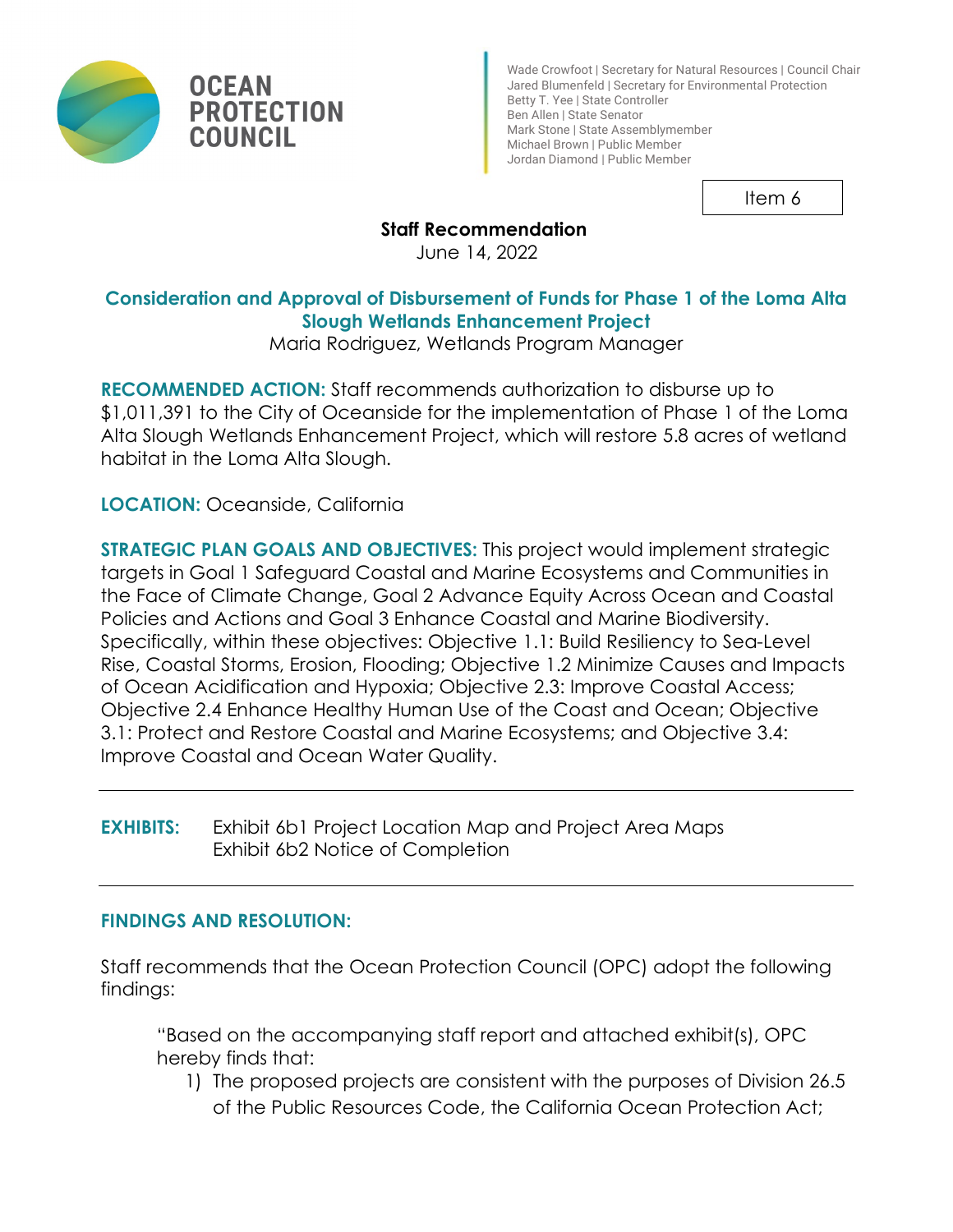- 2) The proposed projects are consistent with the adopted State Water Resources Control Board's Water Quality Control Policy on the Use of Coastal and Estuarine Waters for Power Plant Cooling; and
- 3) The proposed project is a habitat and wetland restoration project to improve water quality in the Loma Alta Slough, restore habitat for native species, provide flood protection, increase climate resiliency, and improve recreational opportunities. A Draft Initial Study/ Mitigated Negative Declaration (ISMND) was prepared by the City of Oceanside, the lead agency for California Environmental Quality Act (CEQA) compliance and is anticipated to be certified by the end of this year. See **Exhibit 6b2** for the Notice of Completion. OPC has reviewed the draft CEQA document and recommends that the mitigation and avoidance measures in the final certified CEQA document be adopted as a condition of approval. OPC will act as a responsible agency pursuant to CEQA Guideline 15096 and provide an informational update to the Council when CEQA findings are finalized. OPC funds for the project will not be released until after the City completes a notice of determination and certification, including any mitigation and avoidance measures identified in the certified ISMND."

Staff further recommends that OPC adopt the following resolution pursuant to Sections 35500 *et seq.* of the Public Resources Code:

"OPC hereby approves the disbursement of up to \$1,011,391 to the City of Oceanside for the implementation of Phase 1 of the Loma Alta Slough Wetlands Enhancement Project, which will restore 5.8 acres of wetland habitat in the Loma Alta Slough.

This authorization is subject to the condition that prior to disbursement of funds, the City of Oceanside shall submit for the review and approval of the Executive Director of the OPC detailed work plans, schedules, staff requirements, budgets, and the names of any contractors intended to be used to complete the projects, as well as discrete deliverables that can be produced in intervals to ensure the projects are on target for successful completion. All projects will be developed under a shared understanding of process, management and delivery."

## **EXECUTIVE SUMMARY:**

Staff recommends authorization to disburse mitigation funds (required by the Coastal Commission to be disbursed through OPC's Once-Through Cooling Interim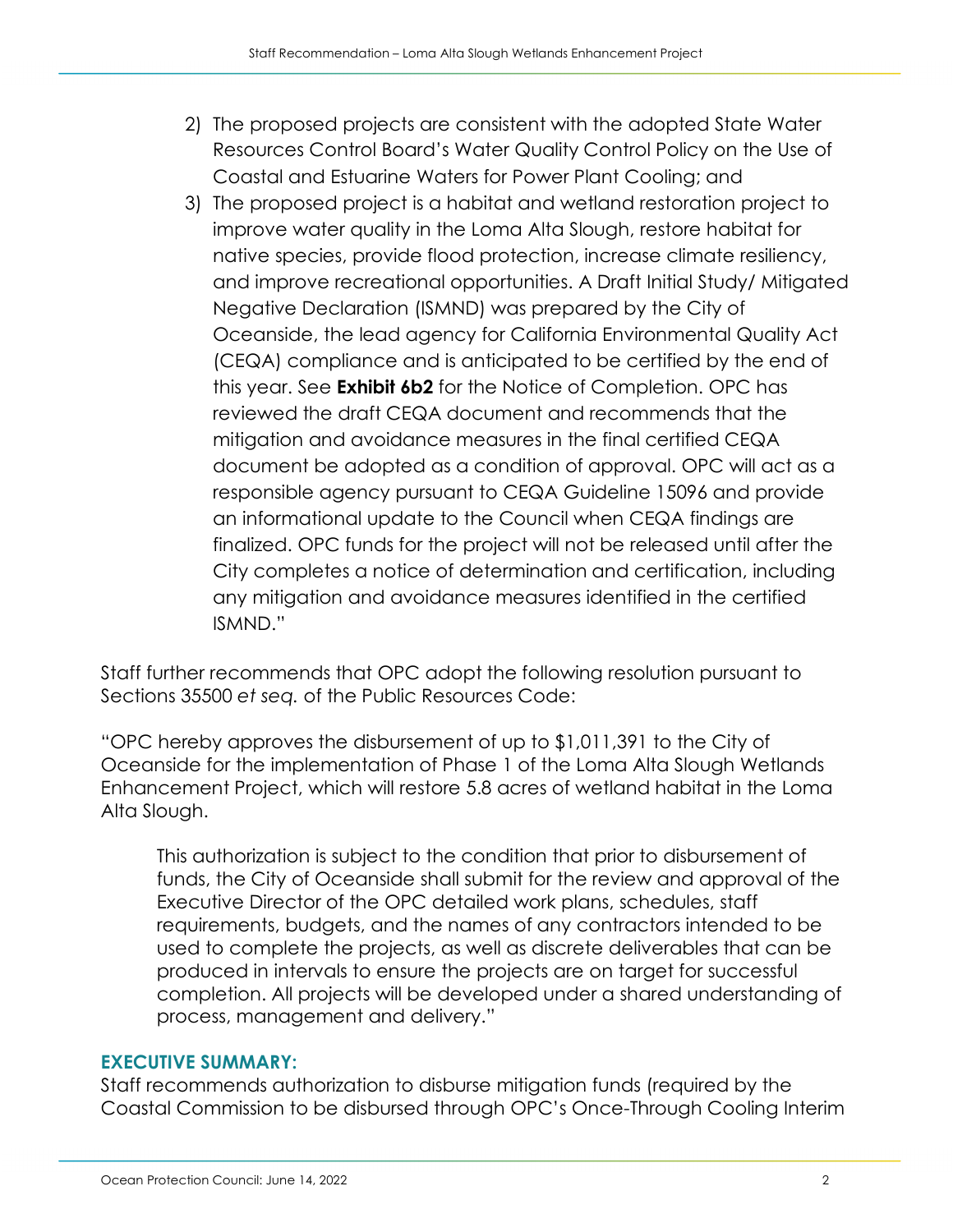Mitigation Program to offset impacts from the San Onofre Nuclear Generating Station) to support implementation of Phase 1 of the Loma Alta Slough Wetlands Enhancement Project (project). Phase 1<sup>1</sup> of the project involves enhancement of the existing marsh in the Loma Alta Slough (Slough) and restoration of marsh and transitional uplands in the adjacent properties. The 5.8-acre project site, owned by the City of Oceanside (City), is located in the City's jurisdiction in north San Diego County (See Exhibit 6b1). The project will provide multiple benefits by improving and restoring habitat for native species, including state endangered Belding's Savannah sparrow and federally endangered light-footed Ridgway's rail, providing increased habitat resiliency to sea-level rise, improving water quality in the Slough, and enhancing recreational enjoyment of the area.

In 2019, the California Coastal Commission (CCC) required that Southern California Edison Company (SCE) make a one-time payment to OPC's Once-Through Cooling Interim Mitigation Program (OTC Program) to mitigate for expected effects the decommissioning of Units 2 and 3 of the San Onofre Nuclear Generating Station (SONGS) would have on marine life and coastal water quality. OPC and CCC staff worked in collaboration to consider eligible projects and selected the Loma Alta Slough Wetlands Enhancement Project as the most appropriate project to direct those funds toward. The restoration and enhancement of the Slough's coastal tidal estuary habitat will add critically needed refuge for sensitive marine life within the geographic region of the SONGS facility, as defined by the OPC Science Advisory Team (OPC-SAT) Working Group's 2018 [scientific guidance for](https://opc.ca.gov/webmaster/OST-Ocean-Restoration-Methods-Final-HighRes.pdf)  [ocean restoration methods.](https://opc.ca.gov/webmaster/OST-Ocean-Restoration-Methods-Final-HighRes.pdf) This project addresses OTC Program priority investment category for restoration and is aligned with the **[OTC Program's Award Guidelines.](https://opc.ca.gov/webmaster/_media_library/2018/10/OTCAwardGuidelines_OceanProtectionCouncil_FINAL.pdf)** If approved, these funds will help the City complete Phase 1 of the restoration project in its entirety, transitioning nearly three acres of disturbed habitat into 5.8 acres of coastal wetland, mudflat, and open water habitat.

In addition to the restoration of nearshore and estuarine habitats, this project also proposes to incorporate public access trails and educational signage features to promote community awareness of coastal wetland habitats and their ecological importance.

## **PROJECT SUMMARY:**

## **Background:**

In June 2019, the CCC approved a proposal from SCE to decommission, demolish, and dispose of portions of SONGS Units 2 and 3 in accordance with federal

<span id="page-2-0"></span><sup>1</sup> Phase 1 of this project includes 5.8 acres of wetland habitat restoration on City-owned property. Phase 2 includes restoration of an additional 5.8 acres on an adjacent property, known as the Parent Family Trust property, and would not commence until the property is acquired by the City at a later date and under a separate funding source.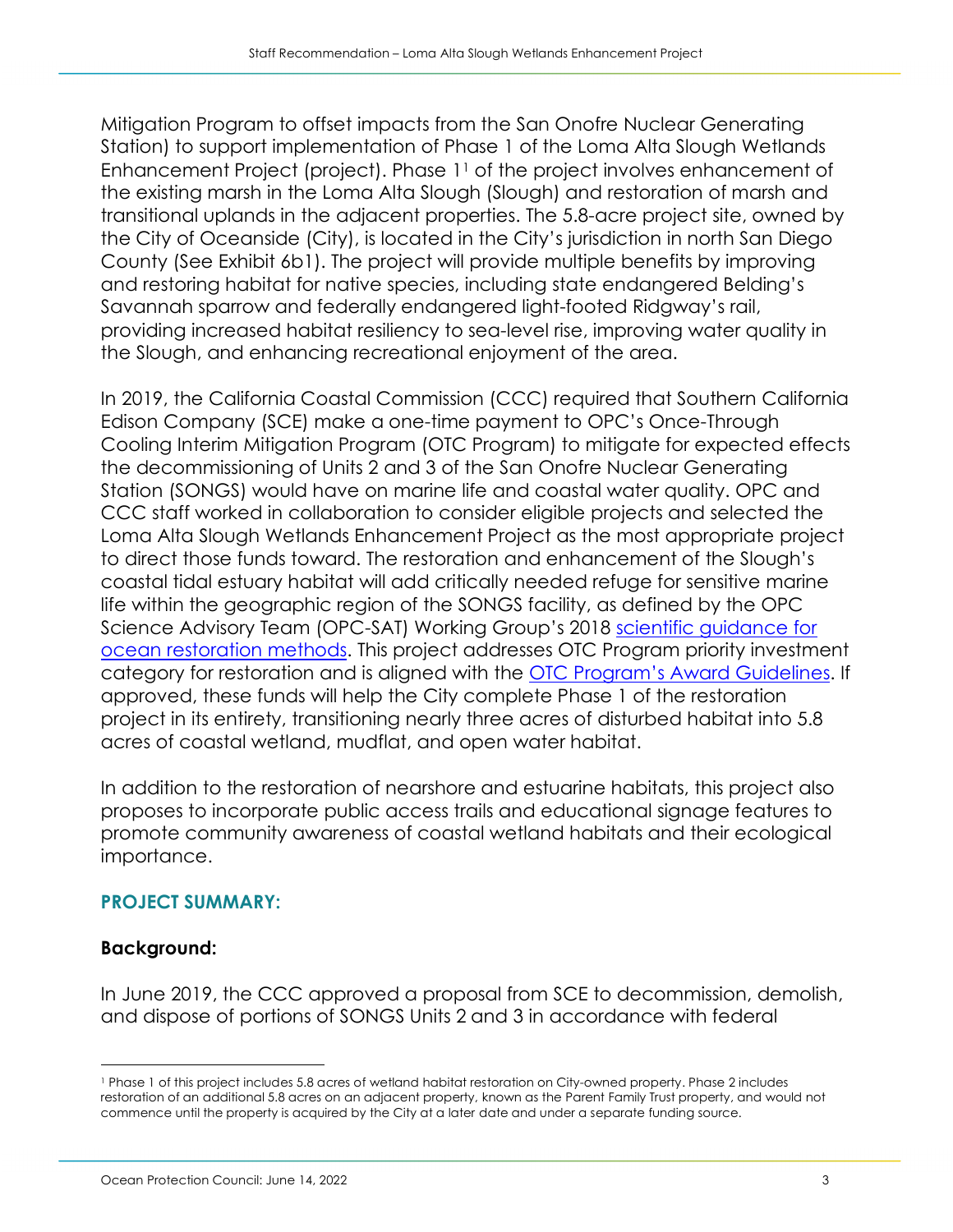Nuclear Regulatory Commission standards for handling and disposing of radioactive waste.

To address potential project impacts to protect the quality of coastal waters, ensure biological productivity, and protect against the release of hazardous materials, the CCC required several Special Conditions when approving the proposal to mitigate for expected effects on marine life and to implement water quality control and spill prevention measures. Special Condition 6 required a payment to the OPC's OTC Program as mitigation for impacts associated with ocean life entrainment and impingement impacts resulting from ocean water intake during the project's life. The CCC required SCE to provide \$1,011,391 to the OTC Program to address past and future impacts resulting from the facility's use of seawater between June 2013 and the end of that use which is expected in December 2022.

The CCC provides the following justification for partnering with OPC's OTC Program in the June 2019 staff report[2](#page-3-0) written for the CCC's consideration of approval of SCE's permit: "For several reasons, the Commission finds it appropriate to apply this in-lieu fee approach to the SONGS post-shutdown use of seawater. First, although SONGS has greatly reduced its intake water volumes since its 2013 shutdown, the remaining intake volumes still result in adverse effects similar to those caused by other coastal power plants that are required to submit an in-lieu fee for mitigation. Additionally, the SONGS post-shutdown use of intake water is expected to last about nine years – from June 2013 until its planned cessation in 2022 – which is a period similar to those of other power plants that are subject to this fee. Further, and as noted above, the SONGS facility was originally one of the coastal power plants covered by the 2010 once-through cooling policy, albeit subject to a different compliance track that has since ended. Finally, Commission staff has contacted OPC staff and confirmed that OPC would be able to accept a fee from the applicant to be used in the same manner as in-lieu fees collected under the once-through cooling policy. It is therefore appropriate to apply this mitigation approach for the relatively short-term impacts resulting from the nine years of SONGS post-shutdown use of seawater." Page 37 of the staff report provides further information on how the \$1,011,391 payment amount was calculated.

The CCC requested that OPC use the funds for one or more projects that involve restoration to increase marine life in coastal areas within the Southern California Bight. OPC and CCC staff worked in collaboration to consider eligible projects and selected the Loma Alta Slough Wetlands Enhancement Project as the most appropriate project to most directly mitigate the impacts of water intake from SONGS.

<span id="page-3-0"></span><sup>2</sup> California Coastal Commission. *Staff Report 9-19-0194 (Southern California Edison)*. 2019. <https://documents.coastal.ca.gov/reports/2019/6/W20a/W20a-6-2019-report.pdf>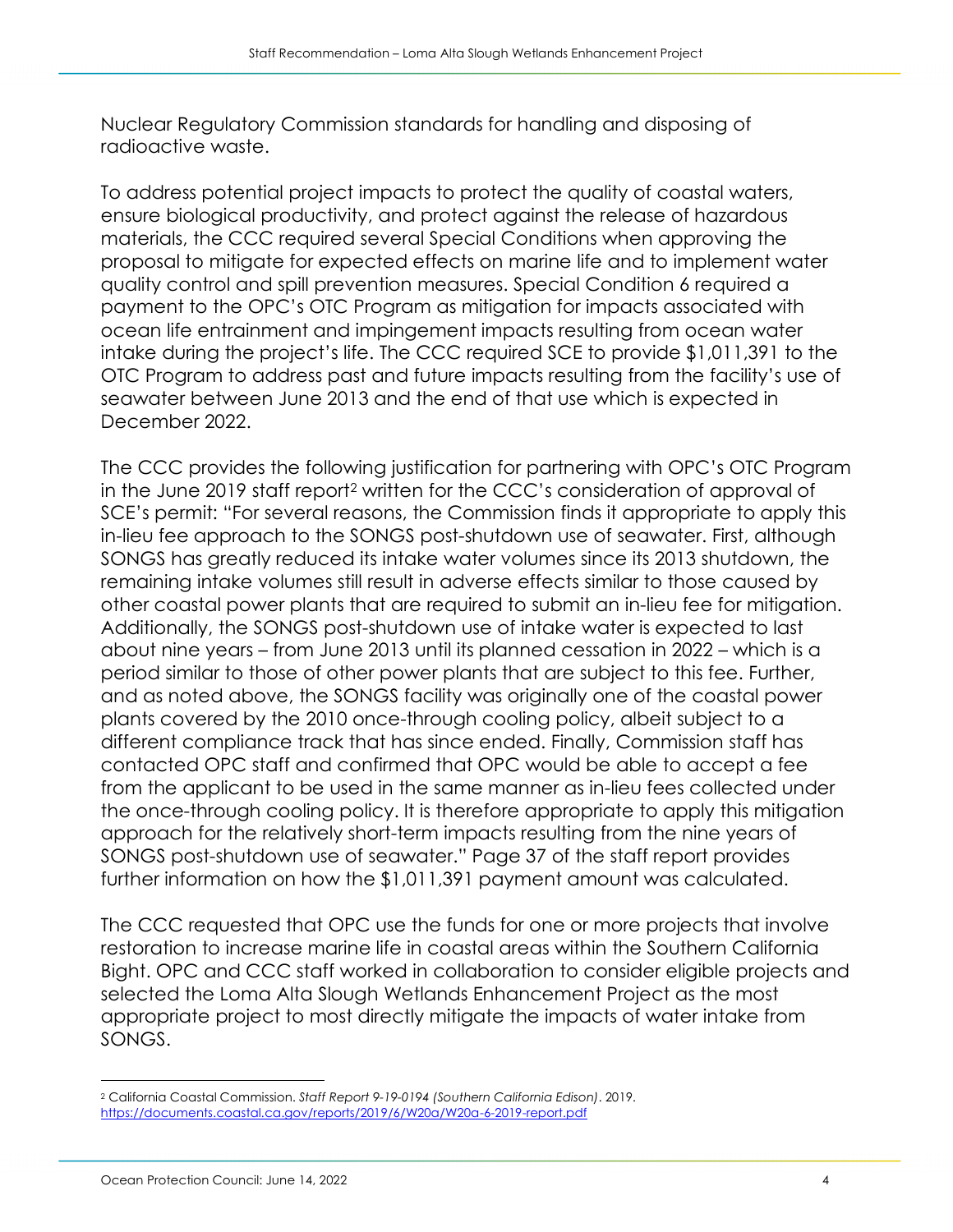The Slough is approximately 23 miles south of SONGS and is a locally and regionally important natural resource that provides nesting and foraging habitat for marsh and shoreline birds. Common aquatic species likely to occur in the fresh and brackish habitats of Loma Alta Creek (Creek) may include mosquitofish (*Gambusia affinis*), insect larvae, oligochaetes, clams, and snails and potentially the Federally endangered Tidewater goby (*Eucyclogobius newberryi*). However, watershed urbanization, decreased sediment yield, hardening of the channel, degraded water quality, and wetland fill have degraded the health of the Slough. Additionally, the Slough itself has been filled to create developed areas, reducing the overall area available for wetland habitat. In addition to the physical loss of wetland area, water quality issues resulting from urbanization have been ongoing since the 1960s. Currently, both the Creek and Slough are on California's Clean Water Act 303(d) list of impaired water bodies for a variety of inhibiting constituents, most notably indicator bacteria, eutrophic conditions and benthic community impairments. Dry-weather flows from the watershed provide a continuous source of freshwater that may contain contaminants that reduce water quality by causing eutrophic conditions and the growth of algae and bacteria. Typically, water quality problems are exacerbated when the Slough is disconnected from the Pacific Ocean by the sand berm that forms naturally at Buccaneer Beach during dry periods. The proposed project includes improvements to address the degraded health of the Slough, water quality issues, and restore natural hydrology to increase overall ecosystem health for the Slough's habitats and increase marine life.

# **Project Summary:**

*Project Location:* The project site is located in an urbanized and built-out area in the southern coastal portion of the City of Oceanside, located south of the La Salina Wastewater Treatment Plant (WWTP) and north of Buccaneer Beach Park (see Exhibit 6b1). The Project Site is bounded to the west by Pacific Street and to the east by S. Coast Highway. Adjacent land uses also include the Paradise by the Sea Recreational Vehicle (RV) Park to the south, and commercial facilities to the north with outdoor storage. Freshwater flows from the Creek into the Slough, created coastal wetland habitat that includes both brackish and salt marsh.

*Project Description:* The project would excavate perpendicular tidal channels, approximately 10-feet wide, from the Creek into the existing marsh to create a sinuous and branching network of channels extending from the Creek through the wetlands to improve drainage. The channels would likely be intertidal when the mouth of the Slough is open (e.g., fully drain at low tide), but pond and retain water when the mouth of the Slough is closed. The new channels proposed for the existing marsh areas would be strategically placed to maximize drainage and habitat benefit through regular ebb and flow of the Slough waters into the back marsh area. This feature would aid in reducing stagnation of the back marsh in the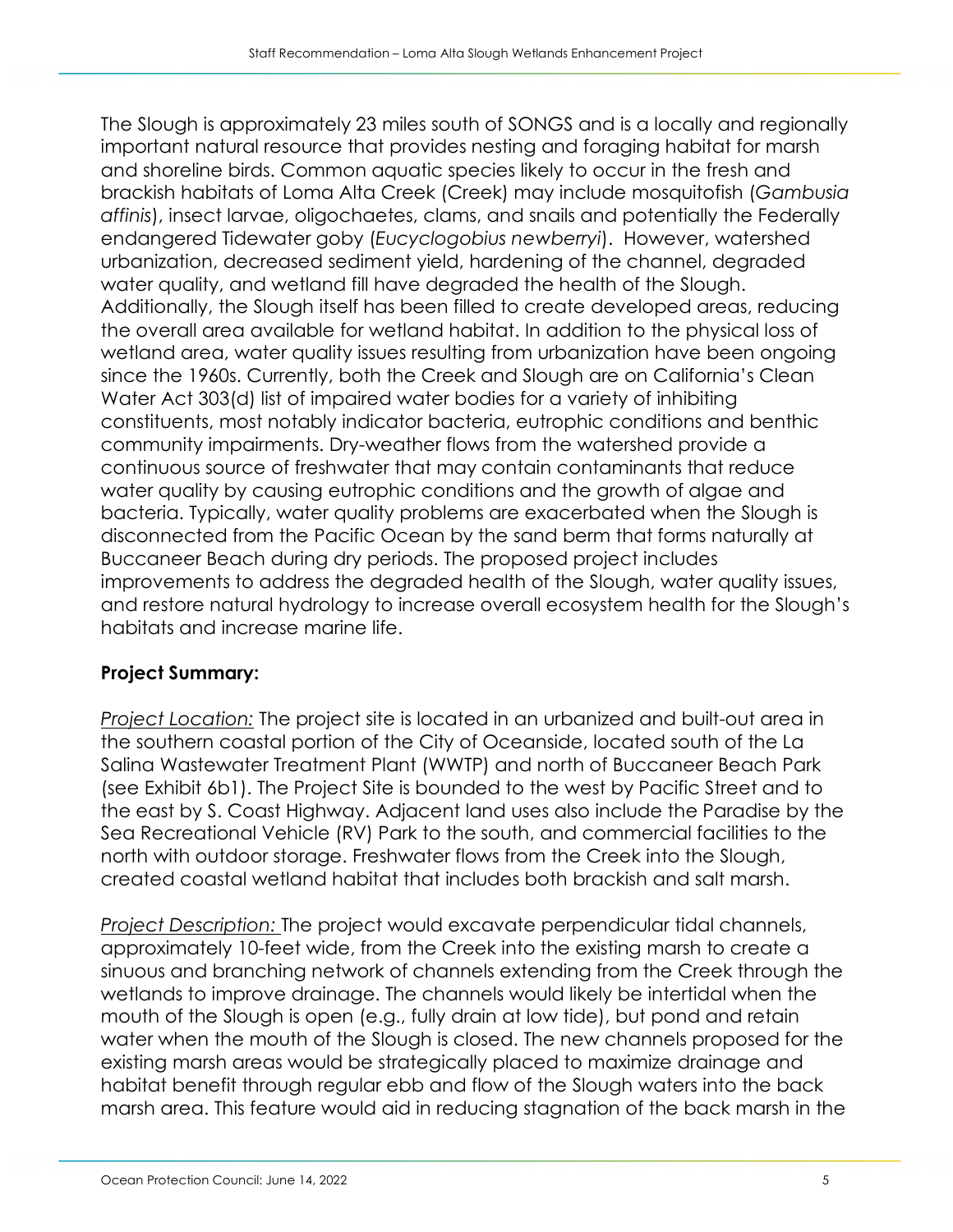summer months that contributes to poor water quality and vector concerns from mosquito breeding. The west side of the slope up to the La Salina WWTP would be graded back to a flatter slope and revegetated. Ecosystem restoration includes re-vegetating wetland areas through a combination of seeding and installation of nursery grown container stock. Invasive species would be removed, and some planting of marsh species would be done to ensure adequate seed source and to stabilize areas susceptible to erosion. See table below for proposed habitat types and acreages.

| <b>Vegetation Community/Land Cover Type</b> | <b>Existing Conditions (acres)</b> | Phase 1 (acres) |
|---------------------------------------------|------------------------------------|-----------------|
| <b>Riparian and Wetlands</b>                | 3.09                               | 3.5             |
| Wetland <sup>1</sup>                        | 1.25                               | 2.4             |
| Disturbed Wetland                           | 0.33                               | 0               |
| Saltpan/Mudflats <sup>2</sup>               | 0.26                               | 0.8             |
| Open Water - Estuarine <sup>2</sup>         | 1.17                               | 0.3             |
| Developed – Concrete/Riprap Channel         | 0.08                               | --              |
| <b>Uplands</b>                              | 2.69                               | 2.2             |
| Upland                                      | 0                                  | 0.9             |
| Transition <sup>3</sup>                     | $\Omega$                           | 0.5             |
| Disturbed Upland                            | 1.65                               | 0.04            |
| Urban/Developed                             | 1.05                               | 0.8             |
| <b>Total Acres</b>                          | 5.79                               | 5.8             |

#### **TABLE 1: PROPOSED HABITAT TYPES**

1. Includes coastal brackish marsh and southern coastal salt marsh.

2. In calculating the habitat acreages for the Proposed Project, mudflats and open water were defined by elevation, which varies from the field methods used to define open water and mudflat under existing conditions. As a result, the Proposed Project appears to increase saltpan/mudflat habitat at the expense of open water.

3. This is defined as areas above the jurisdictional wetland elevation (9.4 feet North American Vertical Datum [NAVD]) and below the beginning of upland habitat at 11 feet NAVD. See the Hydrologic and Hydraulic Study (ESA 2020, Attachment B6) for additional information. Note: Acreages are rounded to the nearest hundredth of an acre, so totals may not necessarily equal the individual categories.

After construction of the Buccaneer Lift Station project<sup>3</sup>, the east end of the slope would also be set back to match grade. East of the railroad bridge and south of the Creek, the triangular parcel adjacent to Paradise by the Sea RV Park would be graded to improve drainage to the Creek. North of the Creek, the project site would be graded to marsh elevations with a 50-foot buffer separating the marsh from adjacent development. Perpendicular tidal channels would be excavated to encourage improved flushing of the new marsh. Riprap would be removed from

<span id="page-5-0"></span><sup>3</sup> US EPA. *Buccaneer Sewer Lift Station and Force Main Project*. [https://www.epa.gov/wifia/buccaneer-sewer-lift-station-and](https://www.epa.gov/wifia/buccaneer-sewer-lift-station-and-force-main-project)[force-main-project](https://www.epa.gov/wifia/buccaneer-sewer-lift-station-and-force-main-project)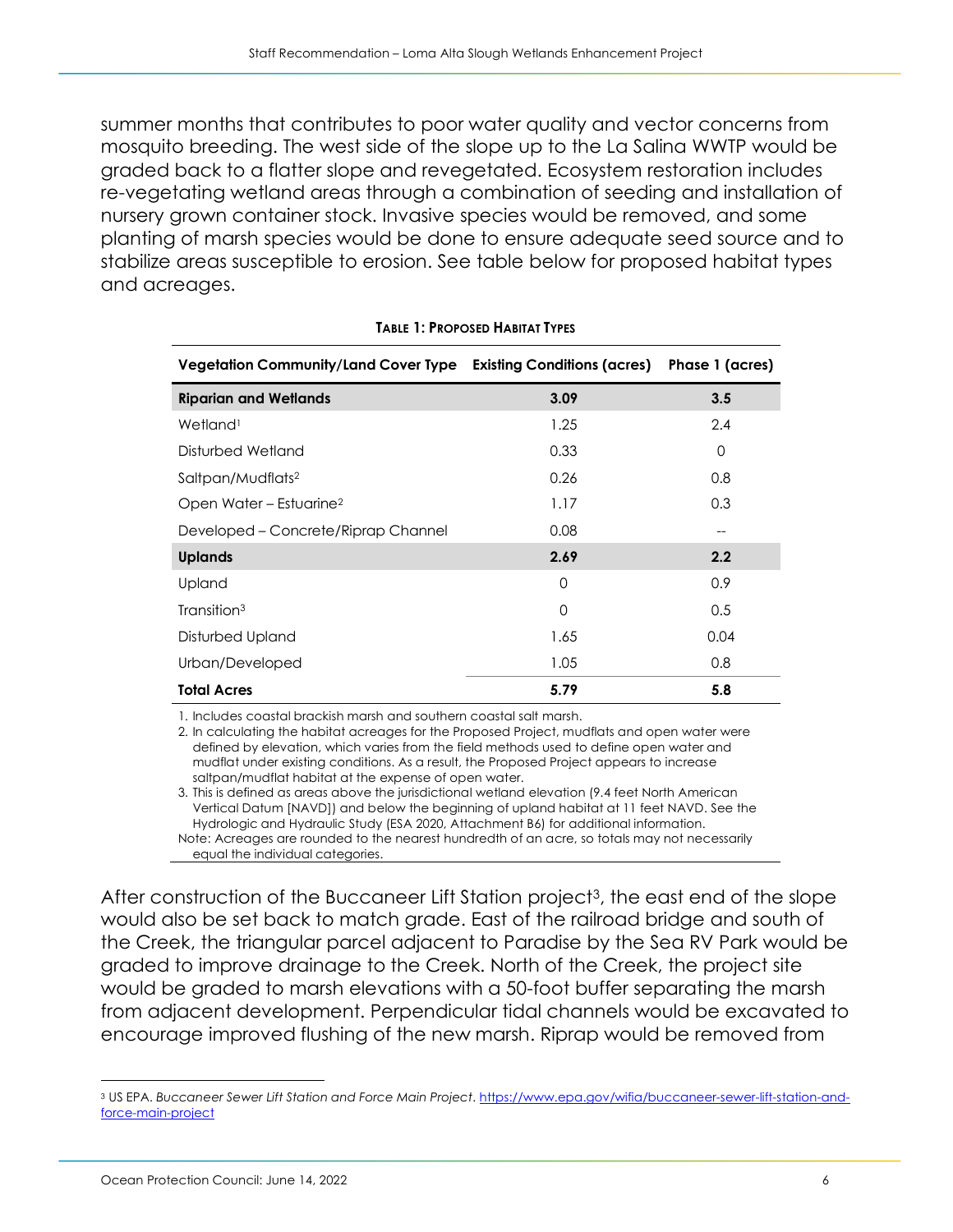some areas along the existing marsh and along the proposed marsh in the northeast of the project site. The restored marsh would be constructed as a bench, gradually sloping up from the Creek bank through intertidal and supratidal elevations, providing a range of open water depths and wetland habitat. Tidal channels would be excavated to increase drainage and circulation. The channels would be allowed to dynamically erode and deposit sediment within the restored habitat and the confines of any new or existing armoring. Refer to Exhibit 6b1 for an illustration of Phase 1 of the project.

To promote outdoor education and passive recreation associated with the restoration, public access improvements and visitor amenities will be constructed, such as new pedestrian trails, educational or interpretive features, and viewing areas with overlooks. A new 6-feet-wide trail will be constructed along the north boundary of the northeast area of the site, which would connect under the railroad bridge to the future Coastal Rail Trail and connect to a new boardwalk west of the railroad abutment across the marsh. The new trail is a critical component to improve connectivity between the coast and regional transportation corridors along South Coast Highway and promotes carbon-free transportation via connection with regional pedestrian/cycling facilities like the Coastal Rail Trail. An overlook would be constructed along the trail to provide views of the marsh and include educational information, such as interpretive signage, about the Slough. These improvements would develop and enhance public access, recreation, and educational opportunities within the site, while balancing the need for protection of sensitive habitats.

This restoration project will provide multiple benefits by improving and restoring habitat for native species, providing increased habitat resiliency to sea-level rise, improving water quality in the Slough, and enhancing recreational enjoyment of the area. The goals of the project are designed to be aligned with the [Southern](https://databasin2-filestore.s3.amazonaws.com/%40page_images/RSU_010819.pdf)  [California Wetland Recovery Project's 2018 Regional Strategy.](https://databasin2-filestore.s3.amazonaws.com/%40page_images/RSU_010819.pdf) The project focuses primarily on the Wetland Recovery Project's Goal #1, which is preserving and restoring resilient tidal wetlands and associated marine and terrestrial habitats, and Goal #3, which is supporting education and compatible access related to coastal wetlands and watersheds. Both of these goals move toward achieving the vision of restoring and protecting wetlands and rivers along the Southern California coast in order to benefit wildlife and people, and are in alignment with OPC's strategic priorities in Goals 1, 2, and 3 of OPC's Strategic Plan.

The goals and objectives of the project are as follows:

*1. Create a resilient coastal wetland habitat with associated marine and terrestrial habitats.*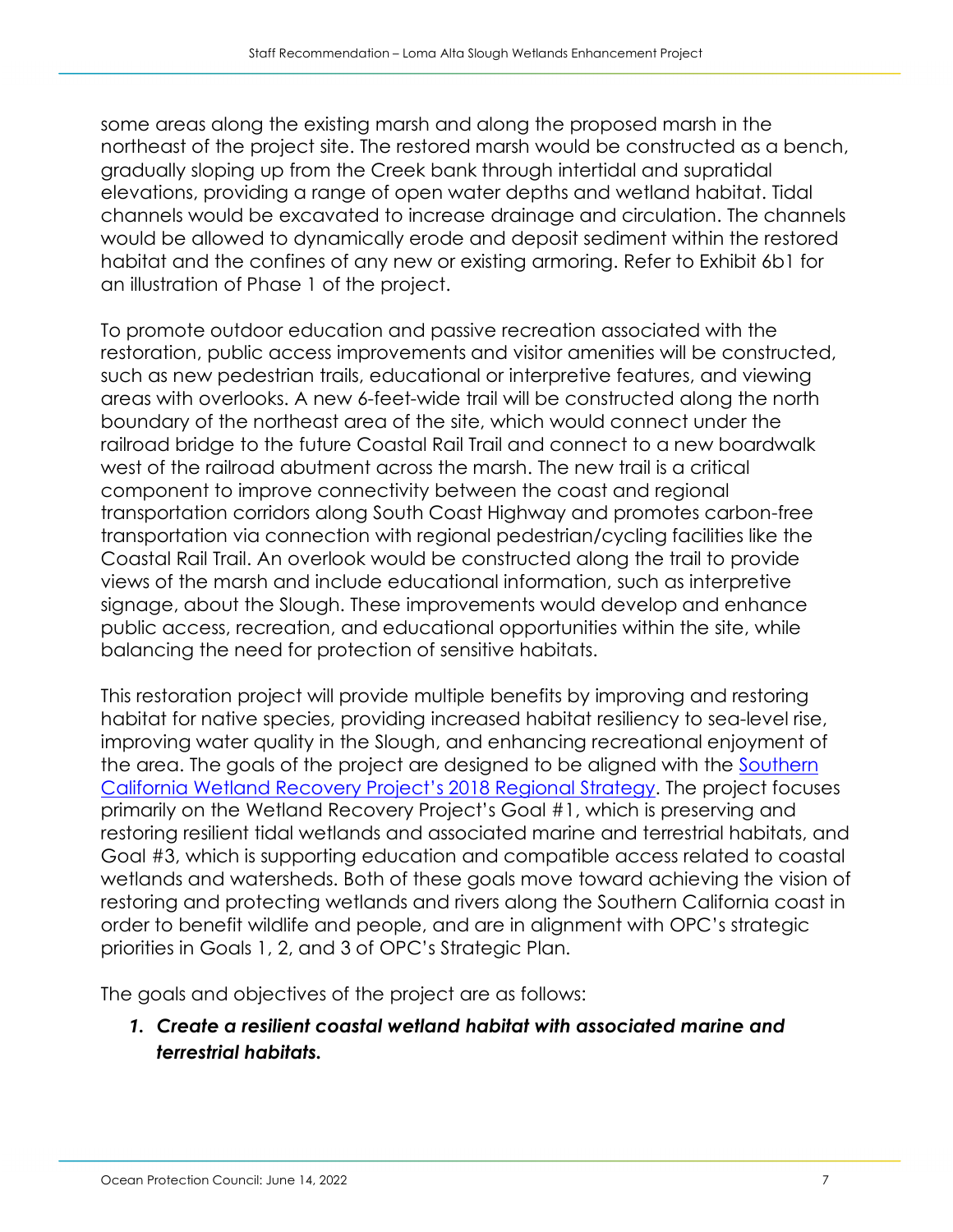- a. Increase coastal wetland habitat with a mix of subtidal, unvegetated flats, vegetated marsh, and wetland-upland transition zone habitats through restoration.
- b. By restoring habitats in appropriate areas, minimize the scale, frequency, and cost of maintenance and long-term management.
- *2. Restore ecological and physical processes at Loma Alta Slough to maximize ecosystem benefits and support a dynamic and self-sustaining ecosystem over the long-term.*
	- a. Design habitats that will be resilient to sea-level rise, e.g., incorporate natural buffers and transition zones to accommodate migration of wetlands.
	- b. Work with other City Departments to collaborate on watershed management to restore natural hydrology and improve water quality.
	- c. Develop a long-term management strategy that is proactive, adaptive, minimally intrusive, and process-based.
- *3. Restore the Loma Alta Slough in a manner that promotes research, education, and community engagement in ways compatible with the restored ecosystem.*
	- a. Minimize public impacts on habitats and wildlife.
	- b. Design and install interpretive or education displays and exhibits that promote environmental stewardship and the connection between the wetlands and the surrounding community.
	- c. Solicit and incorporate feedback from members of the surrounding community and other interested parties as part of the restoration process.
	- d. Connect trails within the Loma Alta Slough to trails in nearby recreation areas and other pedestrian pathways.

Specifically, completion of this project will meet the OTC Program Funding Priorities, as listed in the Guidelines, by:

- Completing "Restoration that increases marine life in the geographic region of the (SONGS) facility" – the project will increase available habitat to nearshore and estuarine fish and invertebrate species, and improve habitat for migratory and resident nearshore birds
- Creates opportunities for "Outreach and education to improve compliance of MPA regulations statewide" – the project incorporates public access trails and educational signage features to promote community awareness of coastal wetland habitats and their ecological importance
- Furthermore, restoration of Loma Alta Slough will add to the regions' "ecologically connected network… for the replenishment and sustainability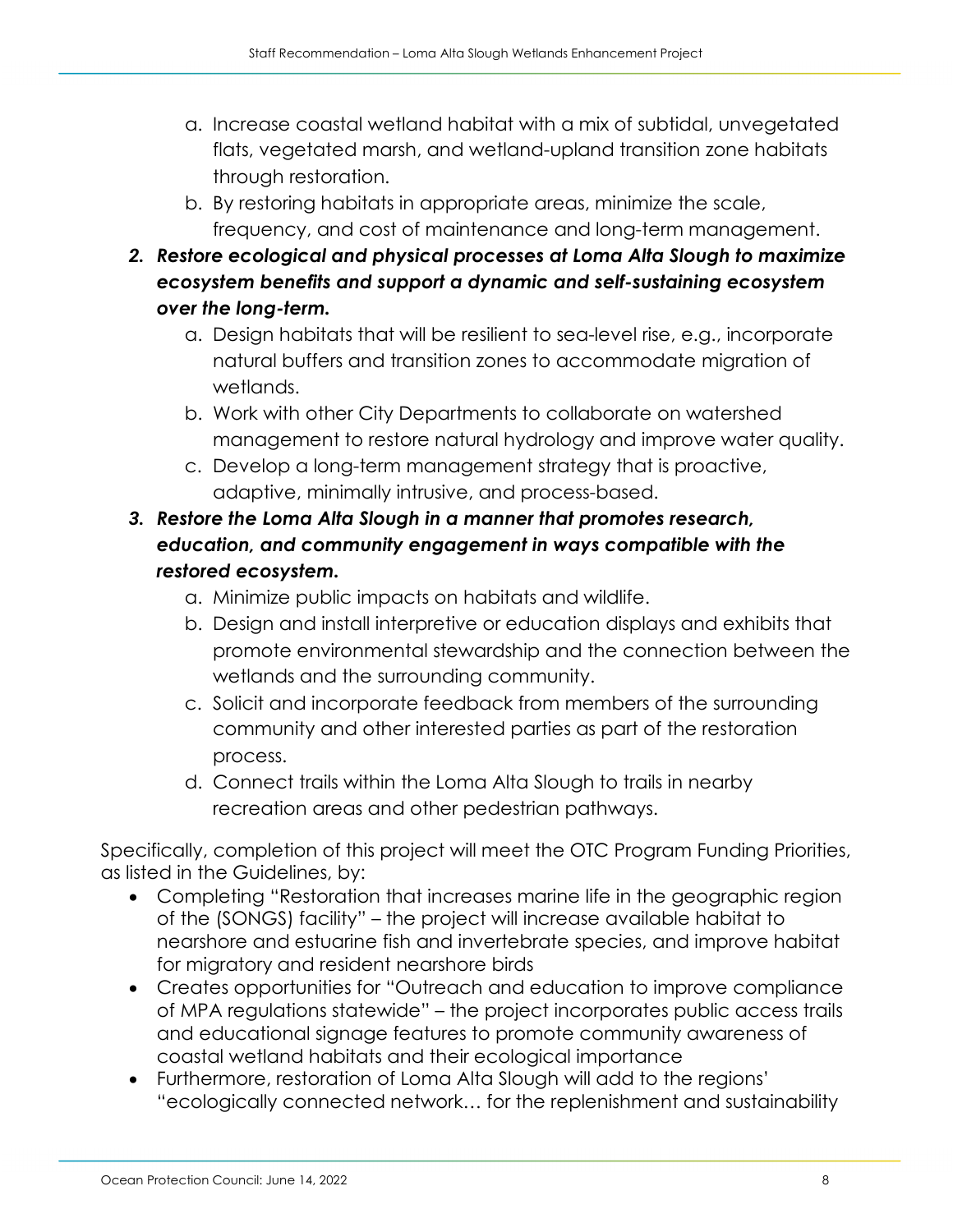of marine populations across the entire network both in protected and unprotected areas."

*Monitoring and Adaptive Management:* The complexity of a wetland lagoon restoration, with the presence of sensitive habitats and species, requires implementation of restoration within a monitoring and adaptive management framework. The adaptive management approach relies on monitoring data to regularly assess progress of the site towards achieving the project goals. If the data shows the proposed project is off-track, certain actions will be taken (e.g., tweaking techniques) to achieve the project goals.

Restoration areas will likely be subject to a long-term vegetation and biological monitoring program as a condition of the discretionary approvals and permits that apply to this project. These activities may include but are not limited to sensitive species surveys, quantitative vegetative success criteria, and water quality monitoring.

## **About the Grantee**

The City of Oceanside, incorporated in 1888, is a municipal corporation and has a five-member elected City Council that serves as the legislative body of the corporation. The City's mission is to enhance the quality of life through outstanding service to its diverse community. For more than 20 years, the City has been working to develop restoration plans for the Loma Alta Slough Wetlands Enhancement Project and have been successful in leveraging various grant funds to move the project forward. In 2018, the City received a grant from the California State Coastal Conservancy to begin the planning and design. Since then, they have been awarded a grant from the National Fish & Wildlife Foundation's Coastal Resiliency Fund to finalize designs and have also received a matching grant to fund a portion of implementation through the US Fish & Wildlife Service National Coastal Wetlands Conservation Grant Program. To date, the project's design costs have been 100% grant funded. The City's efforts to move this project forward demonstrates their commitment to protect the City's local waterways, provide outdoor experiences for the community, and ensure long-term resiliency for coastal infrastructure.

## **Project Timeline**

Construction of Phase 1 of the project would occur in the summer to early fall of 2023, after CEQA is completed, and would take 2 to 4 months to complete construction. Site preparation, earthwork, and riprap removal will begin in the summer of 2023, setting the stage for revegetation and trail construction in the Fall of 2023. It will take approximately one season to complete construction activities for Phase 1.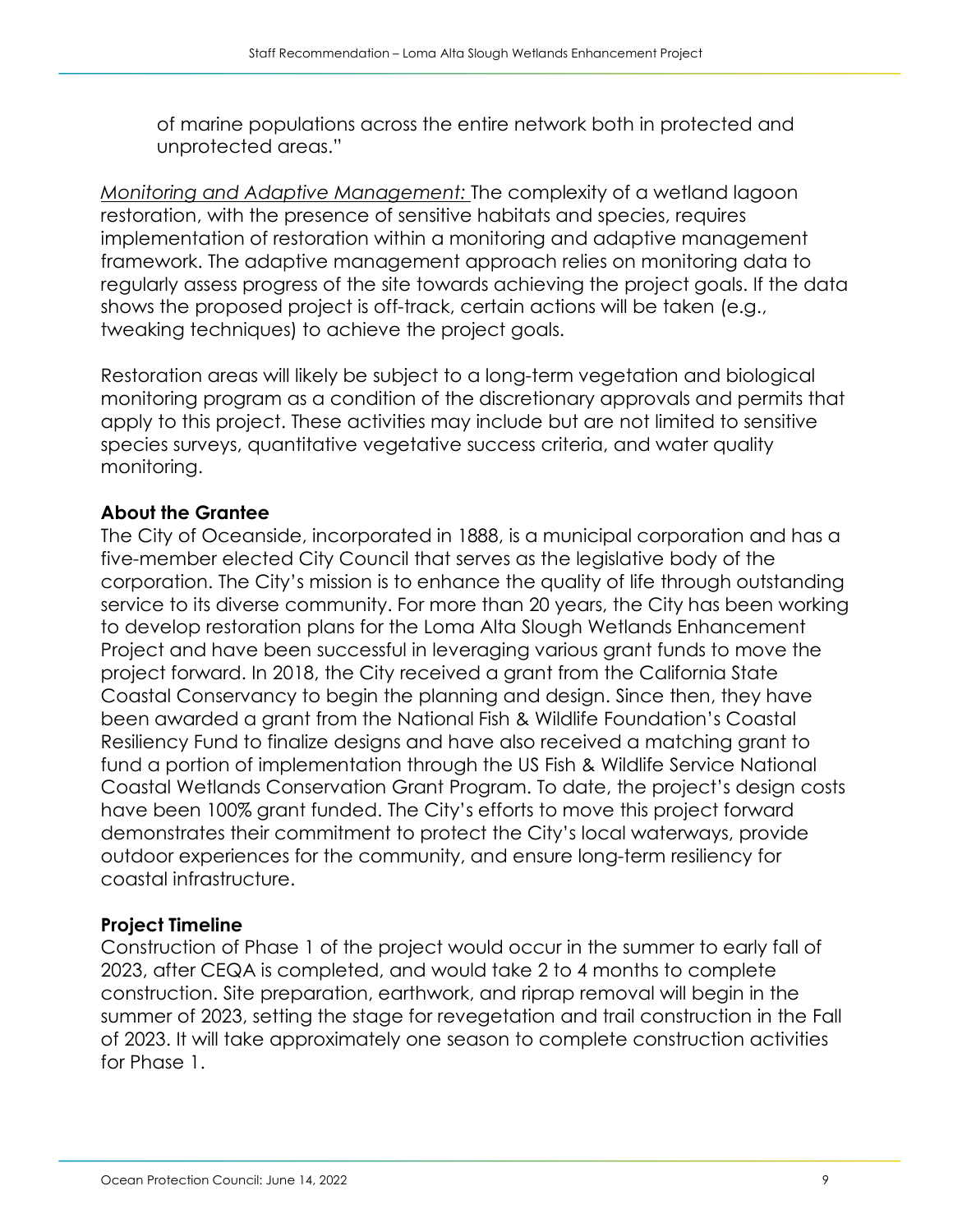### **PROJECT FINANCING:**

Staff recommends that OPC authorize encumbrance of up to \$1,011,391to the City of Oceanside for the implementation of Phase 1 for the Loma Alta Slough Wetlands Enhancement Project.

| Ocean Protection Council Once-Through Cooling<br>Interim Mitigation Program Fund Fiscal Year 20/21 | \$1,011,391 |
|----------------------------------------------------------------------------------------------------|-------------|
| US Fish & Wildlife Service National Coastal Wetlands<br>Conservation Grant Program                 | \$1,000,000 |
| National Fish and Wildlife Foundation National Coastal<br>Resilience Fund                          | \$175,000   |
| State Coastal Conservancy Proposition 1 Fund Fiscal<br>Year 17/18                                  | \$460,000   |
| <b>TOTAL</b>                                                                                       | \$2,646,391 |

The anticipated source of funds are CCC's required one-time payment of in-lieu fees for SONGS's mitigation that will be disbursed consistent with OPC's Once-Through Cooling Interim Mitigation Program. The recommended project addresses critical restoration priorities of coastal habitats impacted by power plants using once-through cooling technology. The City has also already secured \$1,635,000 in additional funding from the sources listed above to ensure that efforts could begin immediately upon receiving funds from OPC.

## **CONSISTENCY WITH CALIFORNIA OCEAN PROTECTION ACT:**

The proposed project is consistent with the Ocean Protection Act, Division 26.5 of the Public Resources Code, because it is consistent with trust-fund allowable projects, defined in Public Resources Code Section 35650(b)(2) as projects which:

- Eliminate or reduce threats to coastal and ocean ecosystems, habitats, and species*.*
- Improve coastal water quality.
- Allow for increased public access to, and enjoyment of, ocean and coastal resources, consistent with sustainable, long-term protection and conservation of those resources.
- Improve management, conservation, and protection of coastal waters and ocean ecosystems.
- Protect, conserve, and restore coastal waters and ocean ecosystems.